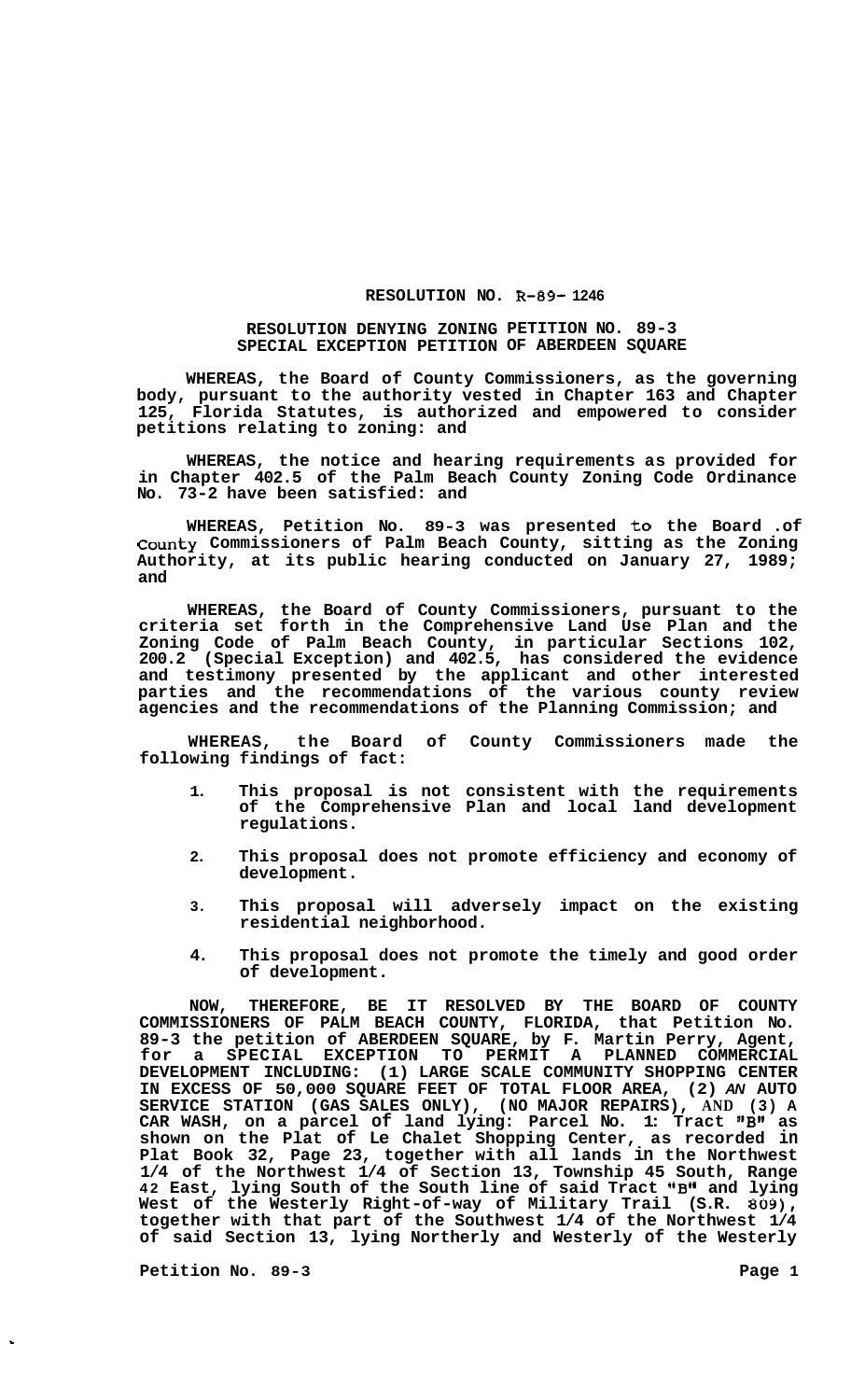**Right-of-way of a County Road known as Old Military Trail (said road formerly known as S .R. 200 and described and deeded to Palm Beach County in Official Records Book 192, Pages 206 through 208) and: Parcel No. 2: Commencing at the Northwest corner of the Southwest 1/4 of the Northwest 1/4 of Section 13, Township 45 South, Range 42 East; thence, North 89 degrees 36' 04" East along the North line of the Southwest 1/4 of the Northwest 1/4 of said Section 13, a distance of 440.55 feet; thence, South OO'I degrees 51' 34" East along a line 218.96 feet West of and parallel with the East line of the West 1/2 of the Southwest 1/4 of the Northwest 1/4 of said Section 13, a distance of 499.97 feet to the intersection with the Westerly Right-of-way line of Military Trail (SR 809), said Right-of-way line being a Curve Concave to the Southeast with a radius of 1960.08 feet and a tangent bearing of North 40 degrees 32' 08" East at said intersection and Point of Beginning; thence, Southwesterly along the arc of said curve and Right-of-way line, through a central angle of 16 degrees 19' 33", a distance of 558.50 feet; thence, North 80 degrees 47' 50" West along the South line of a parcel of land described in Official Records Book 2276, Pages 652 and 653, said line also being the North line of a parcel of land described in Official Records Book 3762, Pages 1464 and 1465, a distance of 99.07 feet to the intersection with the Easterly Right-of-way line of a county road known as Old Military Trail (said road formerly known as SR 200 and described and deeded to Palm Beach County in Official Records Book 192, Pages 206 through 208), said Easterly Right-of-way line being a Curve Concave to the Southeast with a radius of 1008.74 feet and a tangent bearing of South 03 degrees 50' 30'' West at said intersection; thence, Northerly and Easterly along the arc** *of*  **said curve and Right-of-way line, through a central angle of 77 degrees 52' 59", a distance of 1371.20 feet to the intersection with the said Westerly Right-of-way line of Military Trail (SR 809)** ; **thence, South 44 degrees 33' 04" West along said Westerly Right-of-way line, a distance of 535.01 feet to the point of curvature of a curve concave to the Southeast with a radius of 1960.08 feet; thence, Southwesterly along the arc of said curve and Westerly Right-of-way line, through a central angle of 03 degrees 49' 16", a distance of 130.72 feet to the Point of Beginning and; Parcel No. 3: All of the Right-of-way of Old Military Trail, formerly known as SR 200, as described and deeded to Palm Beach County in Official Records Book 192, Pages 206 through 208 lying Easterly of the West line of the Northwest 1/4 of Section 13, Township 45 South, Range 42 East, and lying West of the Westerly Right-of-way line of Military Trail (SR 809) as shown on Palm Beach County Engineering Department Right-of-way map Drawing No. 1.83-116, and lying North of the following described line; commencing at the Northwest corner of the Southwest 1/4 of the Northwest 1/4 of Section 13, Township 45 South, Range 42 East; thence, North 89 degrees 36' 04" East along the North line of the Southwest 1/4 of the Northwest 1/4 of said Section 13, a distance of 440.55 feet; thence, South** *00* **degrees 51' 34" East along a line 218.96 feet West of and parallel with the East line of the West 1/2 of the Southwest 1/4 of the Northwest 1/4 of said Section 13, a distance of 499.97 feet to the intersection with the Westerly Right-of-way line of Military Trail (SR 809), said Right-of-way line being a Curve Concave to the Southeast with a radius of 1,960.08 feet and a tangent bearing of North 40 degrees 32' 08" East at said intersection; thence, Southwesterly along the arc of** 

**Petition No. 89-3 Page 2**